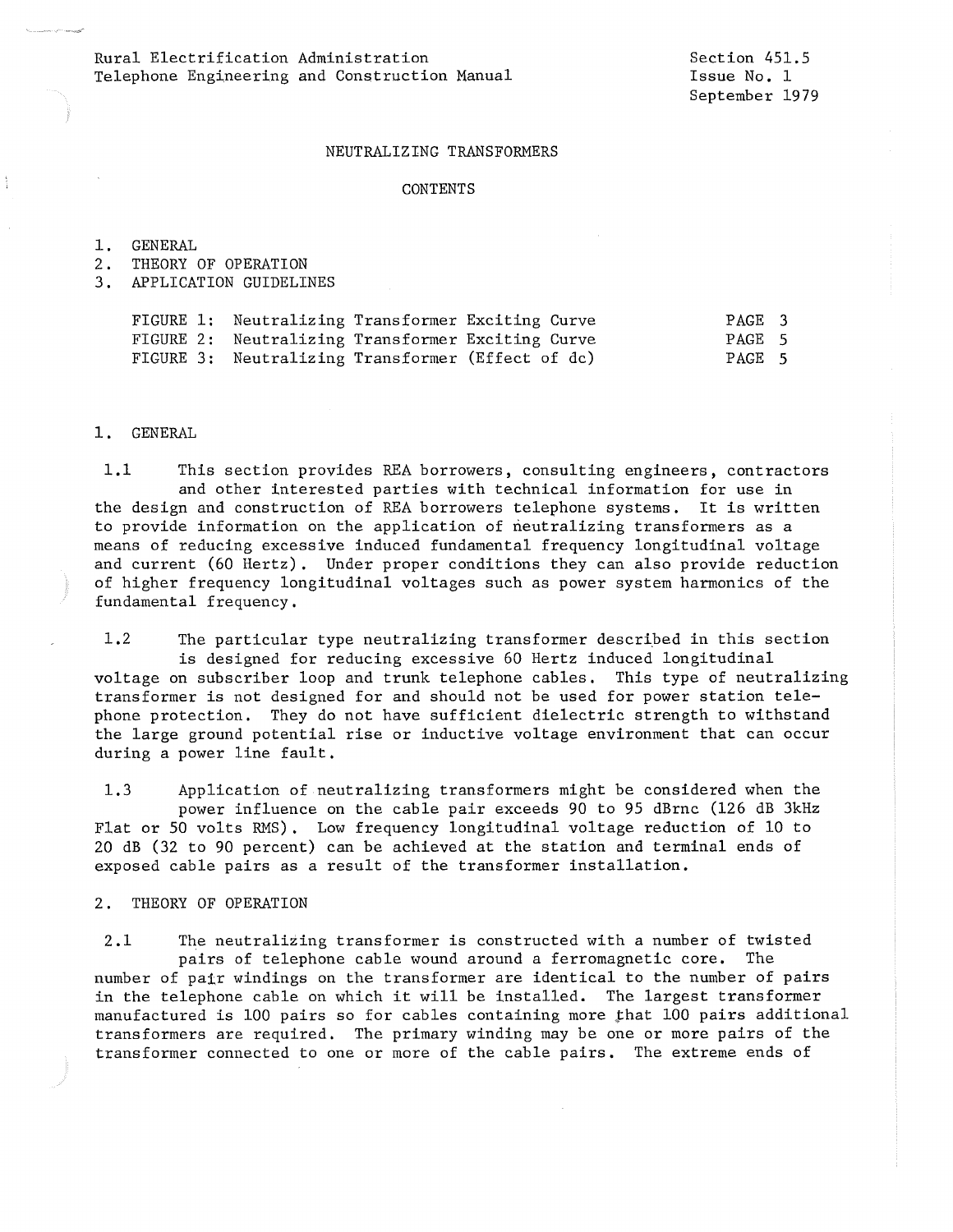.each primary cable pair are connected to a low resistance ground. Secondary windings are all of the pairs of the transformer not utilized as primary windings. These pairs are spliced to the pairs of the cable being treated.

sa masa sa s

2.11 When a neutralizing transformer is installed on a cable that is subjected to power line induction, a longitudinal current will flow in the primary winding. This current produces a voltage drop across the transformer at the terminals of the primary winding. Since the secondary windings are longitudinally coupled to each other and to the primary winding, by the high mutual inductance, a longitudinal voltage will be induced into the secondary windings. Due to transformer action, this induced longitudinal voltage on the secondary windings will be opposite in polarity to the voltage induced in the cable pairs by the power line. Thus, this induced voltage in the secondary winding opposes and effectively neutralizes the voltage that otherwise would exist on the telephone circuit.

2.12 Complete neutralization cannot be achieved due to a difference between the voltage drops across the impedance of the primary winding and the primary circuit, and the induced voltage on the cable pairs in the secondary winding. This voltage difference is referred to as the "remnant voltage".

# 3. APPLICATION GUIDELINES

3.1 Neutralizing transformers should be considered as a noise mitigation measure when the conditions in Paragraph 1.3 above are found. Application of neutralizing transformers should usually not be considered until other methods of achieving mitigation have proven impractical.

3.2 Following a determination that a neutralizing transformer will be used for noise mitigation, a decision must be made as to the best location for installation. The open circuit voltage to the central office ground or voltage to ground at the subscriber location should be measured to determine the induction voltage to be neutralized. This should,be the highest value of voltage to ground that will have to be neutralized. It is desirable, where possible, that measurements of voltage to ground be made each half hour or recorded with a recording voltmeter over a 24-hour period to find the "worst case" voltage to ground. Measurements should be made with a high impedance FET-type VOM or VTVM.

3.21 The next step is to determine the electrical mid-point of the cable. Voltage to ground should be measured at various points along the cable route. The electrical mid-point will be the location where the voltage to ground is one-half the open circuit voltage to ground. Measurements should ideally be made during the same time of day the highest open circuit voltage to ground was found. All measurements should be made with a high impedance FETtype VOM or VTVM. While this electrical mid-point is the desirable location the transformer can be placed at other locations.

3.22 This location can be adjusted two or three kilofeet so the loading should be studied to determine if the section in which the electri mid-point appears is best. If an adjacent section is shorter than average, the location of the unit might better be chosen in that short section. The cabl wound into the transformer will help build-out the short sectio

2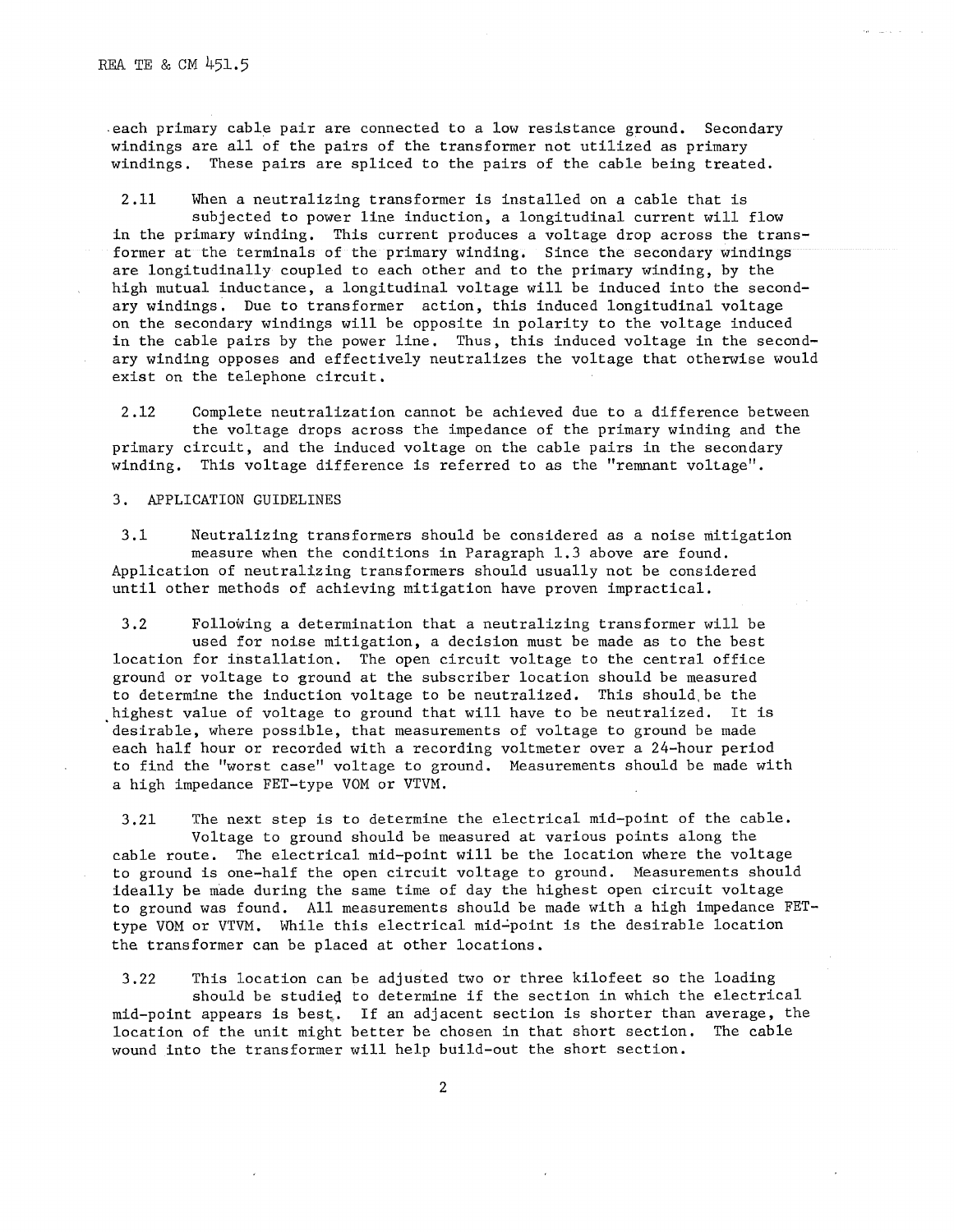3,23 The next step is to determine the total current that could be drawn by the existing pair for the open circuit voltage to ground at the subscriber location. For example, assume a subscriber loop made up of  $40,500$ feet of 22 gauge cable having nine loading points with a voltage to ground of 54 volts, Assuming a nominal loop resistance of 32.4 ohms/kilofoot the parallel resistance of the pair will be  $(32.4/4)$  x 40.5 = 328 ohms. The loading coils will add  $(6/4)$  x 9 = 13.5 ohms so the total resistance of the two cable conductors in parallel is  $328 + 13.5 = 342$  ohms. The ac impedance will be only slightly more than this figure. To find the total ac current that could be drawn we use the formula:

$$
I = \frac{E}{R}
$$

$$
I = \frac{54 \text{ Volts}}{342 \text{ Ohms}}
$$

 $I = 0.158$  Amperes, 158 Milliamperes

3.24 If a 50 pair transformer is being installed, 14 to 16 mA is all the current required to excite the transformer to 54 volts. (See Figure 1). It is quite obvious only about 1/10 of the total current the circuit could deliver will be used for excitation.



Courtesy of SNC Manufacturing Co., Inc.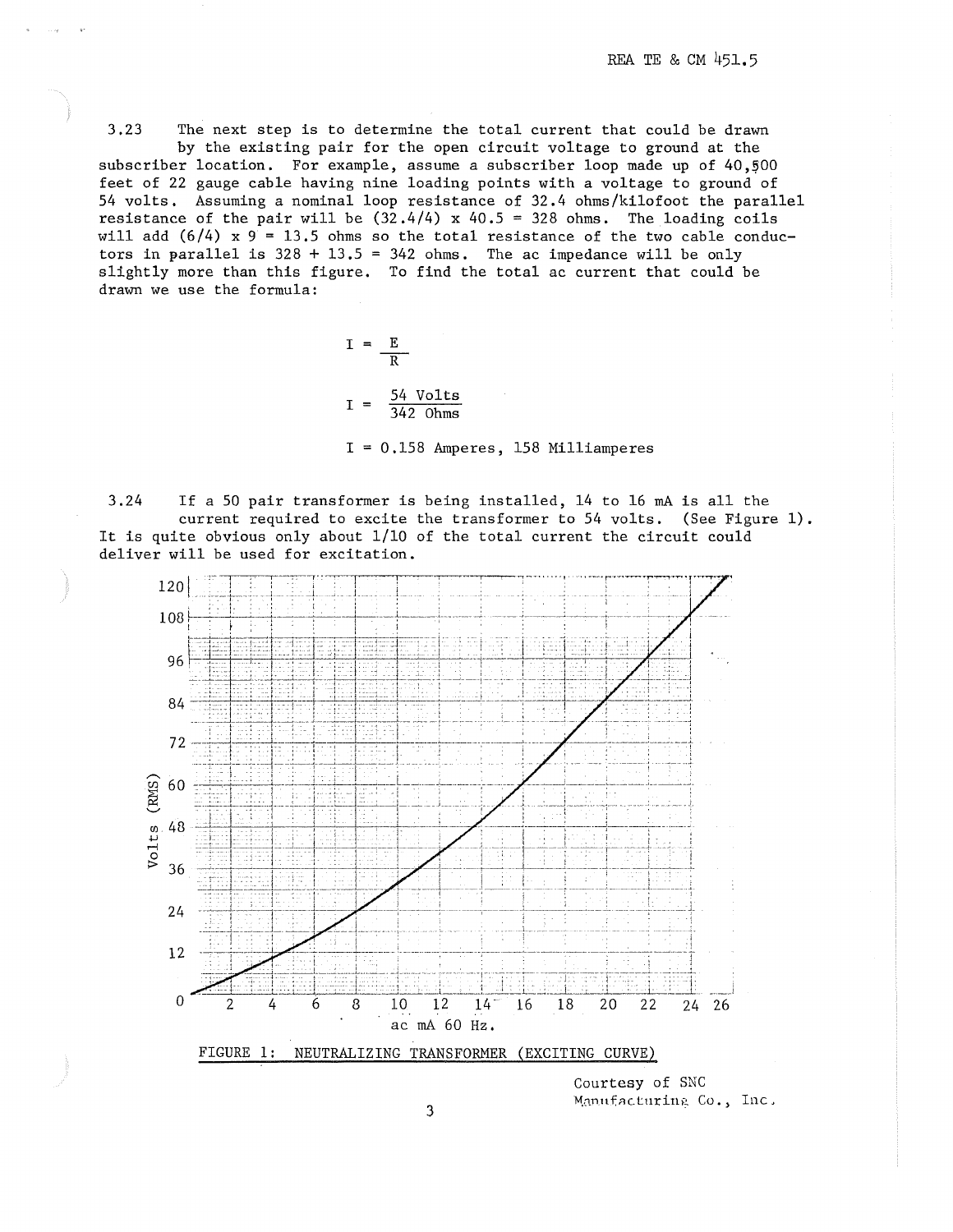3.25 The remnant voltage (See Paragraph 2.12, above) when the transformer is neutralizing 100 volts can be determined by substituting values in the following formula:

 $V_{\text{REM}} = I(R_{\text{PRI}} + R_{\text{EXT}})$ 

Where: V<sub>REM</sub> = Remnant Voltag

I = Primary winding exciting current required to produce the desired neutralizing voltages.

- $R_{\text{PRT}}$  = Series resistance of primary winding.
- $R_{\overline{\text{EXT}}}$  = Resistance of external primary circuit (Exciting current resistance in cable plus total resistance of grounds at each end)

3.251 Then for 100 volts:

> $V_{REM}$  = (Exciting current for 100 volts from Figure 1) X (Resistance of primary windings plus resistance of external primary circuit.)

 $V_{REM}$  = 0.023 x (25 + 342 +10) = 8.67 volts

3.252 From this the remnant voltage to neutralize 100 volts is 8.67 volts out of a total of 108.67. At this 8.0 percent voltage remnant rate (8.67/108.67) the voltage remnant would be  $V_{REM} = .08$  x 54 or 4.3 volts.

3.6 Installation of a neutralizing transformer **in** loaded cable can result in one section being longer than the average. The possibility that the loading may have to be respaced beyond the point of installation should be considered, In many cases the small return loss degradation will not be serious enough to require any action.

3.7 Resistance of grounds at each end of the exciting pair should be as low as possible. At the central office, the office ground will usually be sufficient. If possible, the ground connection at the subscriber end of the cable should be to the MGN of the power company.

3.71 The exciting pair should now be established over the distance of the exposure and grounded at both ends as it will be after the transformer is installed. AC voltage and current readings should now be taken at the proposed transformer location. Measure the ac current in series with the exciting pair and then substitute the ac voltmeter for the ac millimeter for the voltage measurement.

3.72 Figure 2 shows the exciting current for a typical induction neutralizing transformer plotted against its output voltage. If the measured ac current is higher than that shown on the graph for the comparable voltage measured, the proposed transformer will be excited properly and will function to neutralize the induced voltage.

4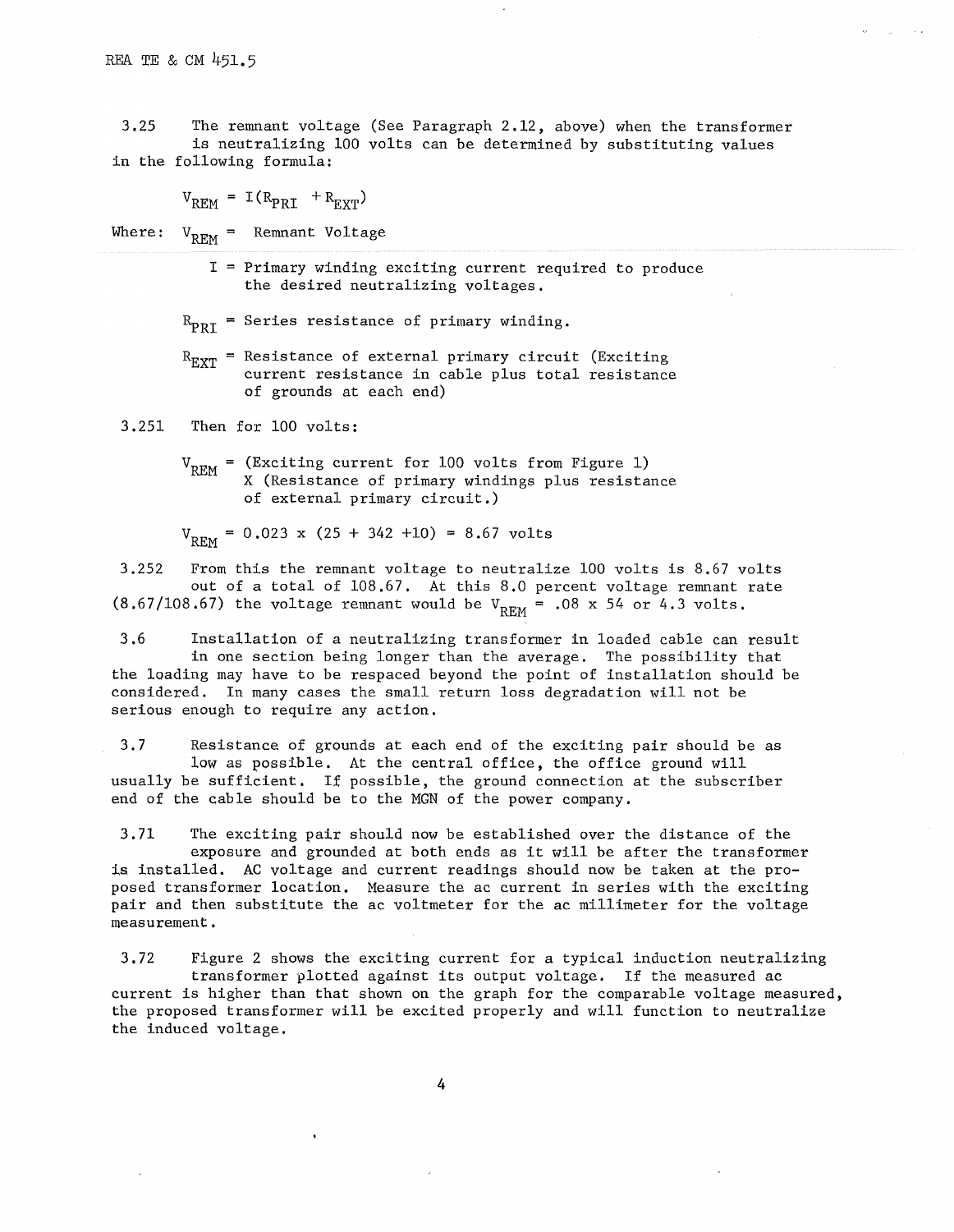

Courtesy of SNC Manufacturing Company, Inc.

3.8 The presence of longitudinal direct current flowing through the transformer will result in an increase in the ac current required to excite the transformer to the desired voltage. Certain types of ANI and divided ringing can result in longitudinal dc. Figure 3 shows this relationship.



Courtest of SNC Manufacturing Company, Inc.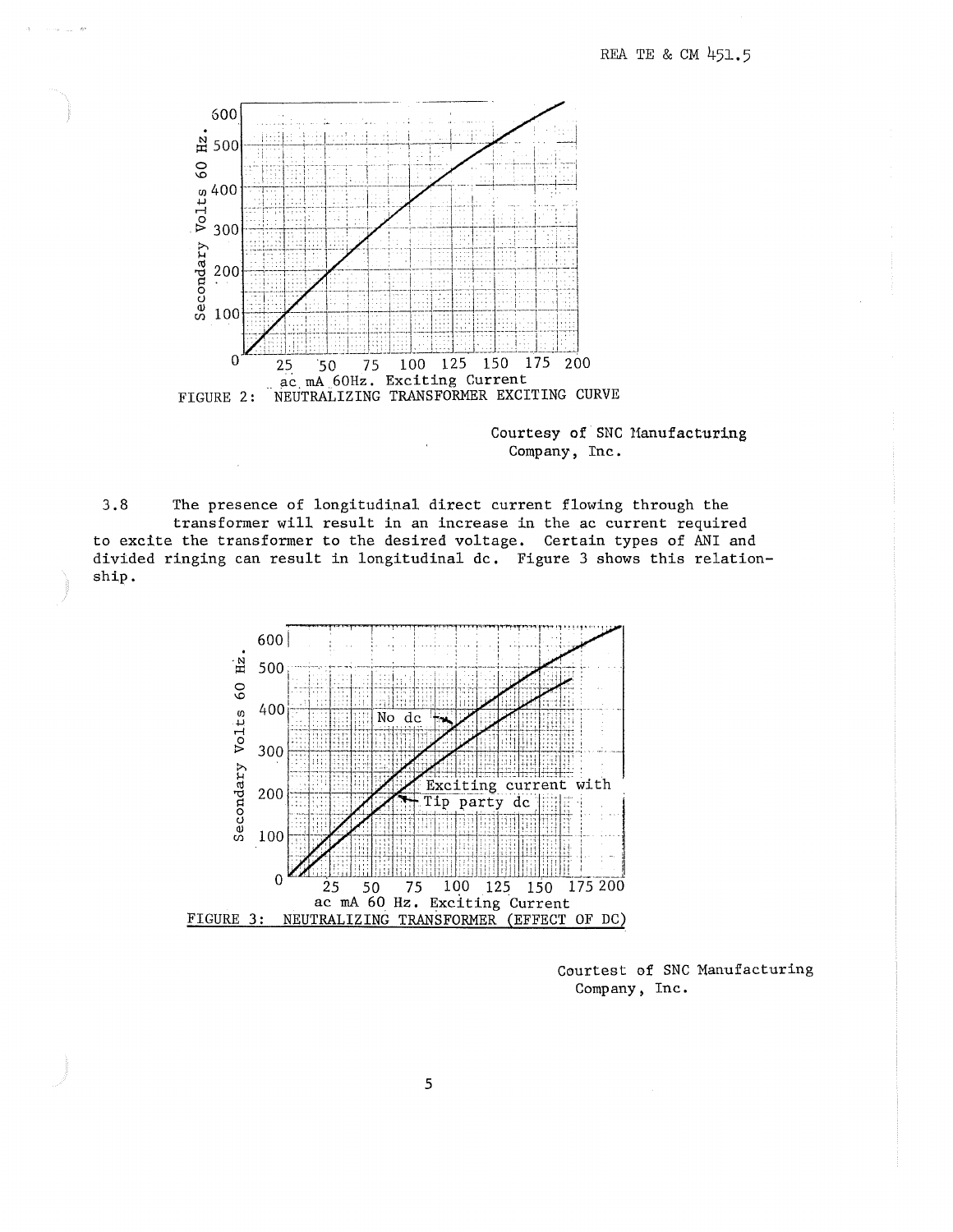3,81 Simplex power feeds for field mounted voice frequency repeaters will also produce excessive longitudinal direct current. Where such power circuits exist they should be modified so that half are positive and half are negative to balance the de through the transformer.

3,82 Excessive longitudinal de will cause saturation of the transformer resulting in an increase in the magnitude and frequency composition of the remnant voltage. Noise to ground will also be increased at the location of all stations.

3,83 A short to ground of one of the cable conductors connected through the transformer will also result in longitudinal direct current. Should the magnitude be high enough the transformer could saturate as discussed in Paragraph 3.82 above.

3.9 The transformer should not be connected and operated without a primary winding. While under some conditions the units appear to operate reasonably well without the primary winding the transformer performance may be impaired.

3.10 The same neutralizing transformers that are used on voice frequency cable circuits may be used with analog carrier systems. Design for these systems is the same as for voice frequency pairs except that the placement of the neutralizing transformer can be accomplished most easily just before the pairs enter the repeater location.

3.11 A neutralizing transformer has been designed for use with T-carrier systems. They are similar to the neutralizing transformers used for voice frequency and station carrier applications with the exception that each direction of transmission has its own winding. For most efficient use it is recommended the transformer be located in the center of a span. If the use of a neutralizing transformer is planned for a T-carrier system the manufacturer should be contacted for specific design information.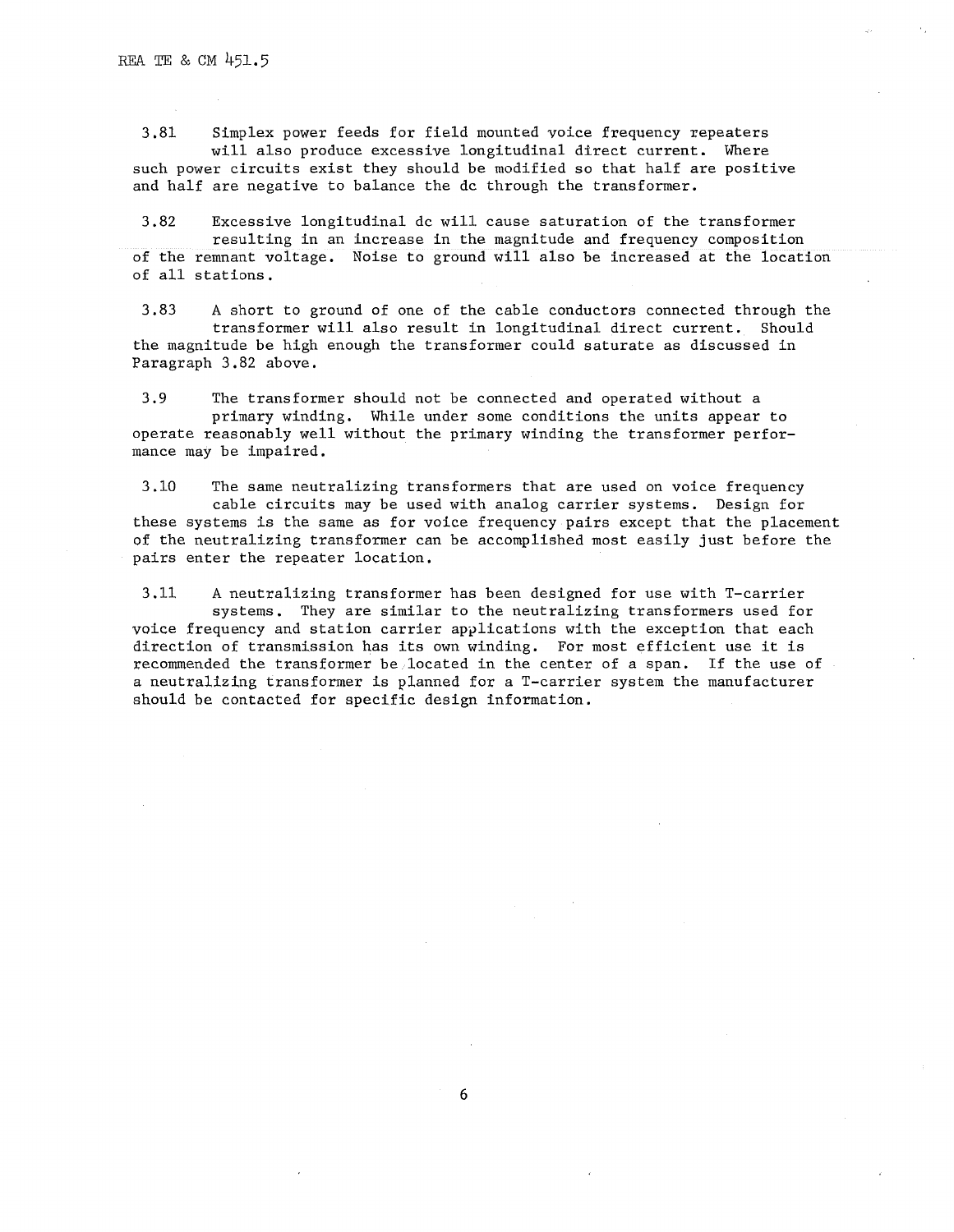

 $\label{eq:2.1} \mathcal{L}_{\mathcal{A}}(\mathcal{A}) = \mathcal{L}_{\mathcal{A}}(\mathcal{A}) = \mathcal{L}_{\mathcal{A}}(\mathcal{A})$